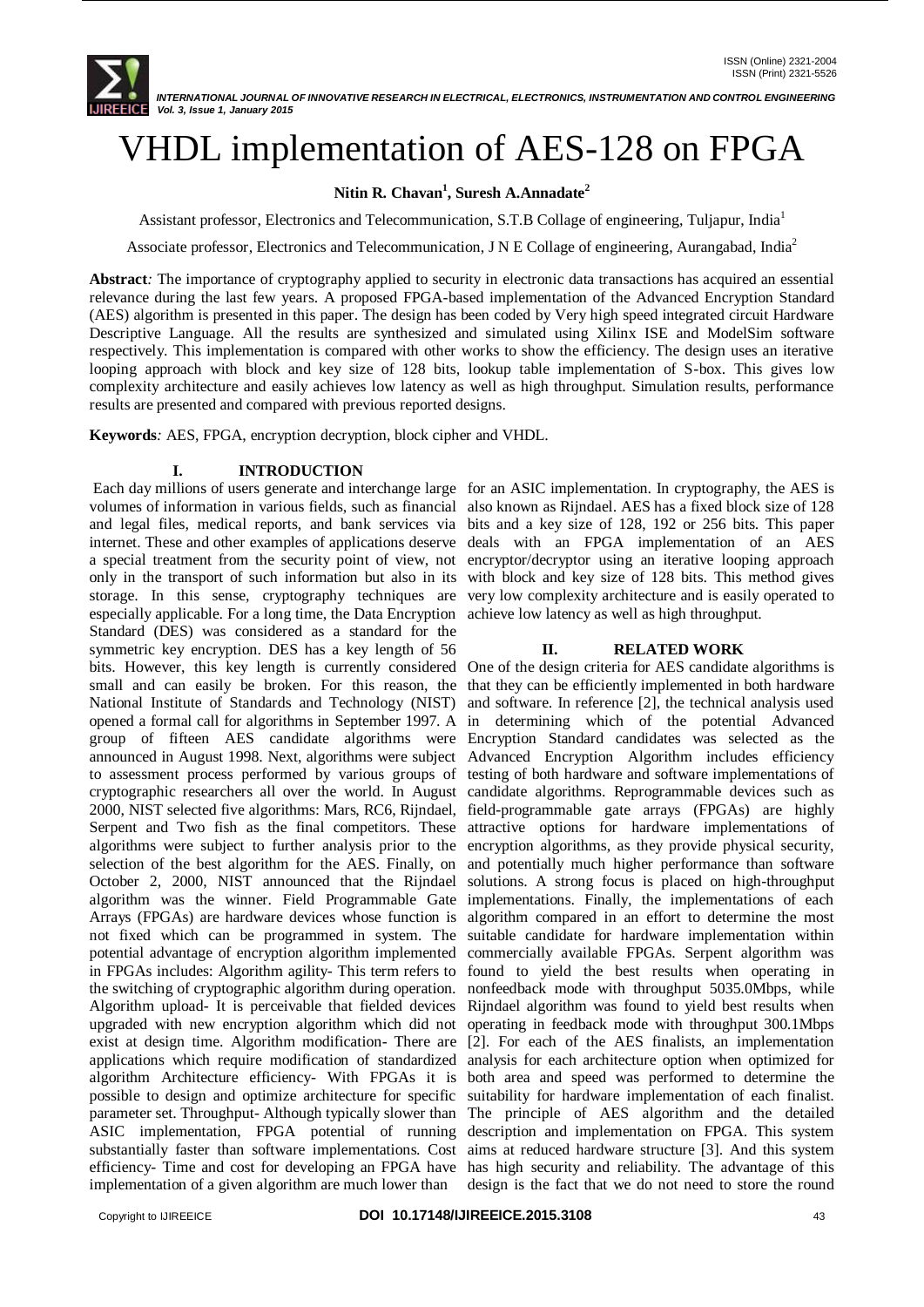*INTERNATIONAL JOURNAL OF INNOVATIVE RESEARCH IN ELECTRICAL, ELECTRONICS, INSTRUMENTATION AND CONTROL ENGINEERING Vol. 3, Issue 1, January 2015*

key since they are currently calculated, in accordance that AES algorithm is used in the low requirements of the terminal throughput at present, the high safety and cost effective reduced AES system is designed and validated on the Altera Cyclone EP2C35F672C6 chip, aiming at reduced hardware structure. From the test and synthesis results, this system has the significant features such as less hardware resources, high speed, high reliability, high cost effective. Furthermore, this system can be widely used in the terminal equipments which less demand on the throughput. Throughput found for encryption decryption is The first and last rounds differ from other rounds in that 593.45Mbps and 267.63Mbps respectively [3]. The design uses an iterative looping approach with block and key size of 128 bits, lookup table implementation of S-box [1]. This gives low complexity architecture and easily achieves low latency as well as high throughput. The algorithm achieves a low latency and throughput reaches value of 1054 Mbps for encryption and 615Mbps for decryption. Latency of encryption is only 13 clock cycles and latency of decryption is 25 clock cycles [1].

## Plain text plan text Add round key Sub bytes Shift rows Mix columns Add round key Sub bytes Shift rows Add round key Add round key Inverse sub bytes Inverse shift row Inverse mix columns Add round key Inverse sub bytes Inverse shift row Add round key

**III. PROPOSED WORK**

Fig. 1(a) Encryption process (b) decryption process

Cipher text cipher text

The AES algorithm is a symmetric block cipher that can encrypt and decrypt information. Encryption converts data to an unintelligible form called cipher-text. Encryption of the cipher-text converts the data back into its original form, which is called plain-text.

#### *A. AES encryption*

The AES algorithm operates on a 128-bit block of data and executed Nr - 1 loop times. The number of rounds depends on the length of the key used for the encryption process. The Advanced Encryption Standard can be programmed in software or built with pure hardware [8]. The key length is 128, 192 or 256 bits in length respectively.

**TABLE I KEY BLOCK ROUND COMBINATION**

| Block size (Nb words) = $4$ |                                 |                          |  |
|-----------------------------|---------------------------------|--------------------------|--|
| <b>Bit Mode</b>             | <b>Key Length</b><br>(Nk words) | Number of<br>Rounds (Nr) |  |
| 128                         |                                 | 10                       |  |
| 192                         |                                 | 12                       |  |
| 256                         |                                 |                          |  |

there is an additional AddRoundKey transformation at the beginning of the first round and no MixCoulmns transformation is performed in the last round. In this paper, we use the key length of 128 bits (AES-128) as a model for general explanation. An outline of AES encryption is given in Fig. 1.a)

#### *SubBytes Transformation:*

The SubBytes transformation is a non-linear byte substitution, operating on each of the state bytes independently. The SubBytes transformation is done using a once-precalculated substitution table called S-box. That S-box table contains 256 numbers (from 0 to 255) and their corresponding resulting values. This approach has the significant advantage of performing the S-box computation in a single clock cycle, thus reducing the latency and avoids complexity of hardware implementation.

#### *ShiftRows Transformation:*

In ShiftRows transformation, the rows of the state are cyclically left shifted over different offsets. Row 0 is not shifted; row 1 is shifted one byte to the left; row 2 is shifted two bytes to the left and row 3 is shifted three bytes to the left.

#### *MixColumns Transformation:*

In MixColumns transformation, the columns of the state are considered as polynomials over GF (28) and multiplied by modulo  $x4 + 1$  with a fixed polynomial c(x), given by: c(x)={03}x3 + {01}x2 + {01}x + {02}.

## *AddRoundKey Transformation:*

In the AddRoundKey transformation, a Round Key is added to the State - resulted from the operation of the MixColumns transformation - by a simple bitwise XOR operation. The Round Key of each round is derived from the main key using the Key Expansion algorithm. The encryption/ decryption algorithm needs eleven 128-bit Round Key, which are denoted Round Key[0] Round Key[10].

#### *B. AES decryption*

Decryption is a reverse of encryption which inverse round transformations to computes out the original plaintext of an encrypted cipher-text in reverse order shown in fig.1.b). The round transformation of decryption uses the functions AddRoundKey, InvMixColumns, InvShiftRows, and InvSubBytes successively.

#### Copyright to IJIREEICE **DOI 10.17148/IJIREEICE.2015.3108** 44